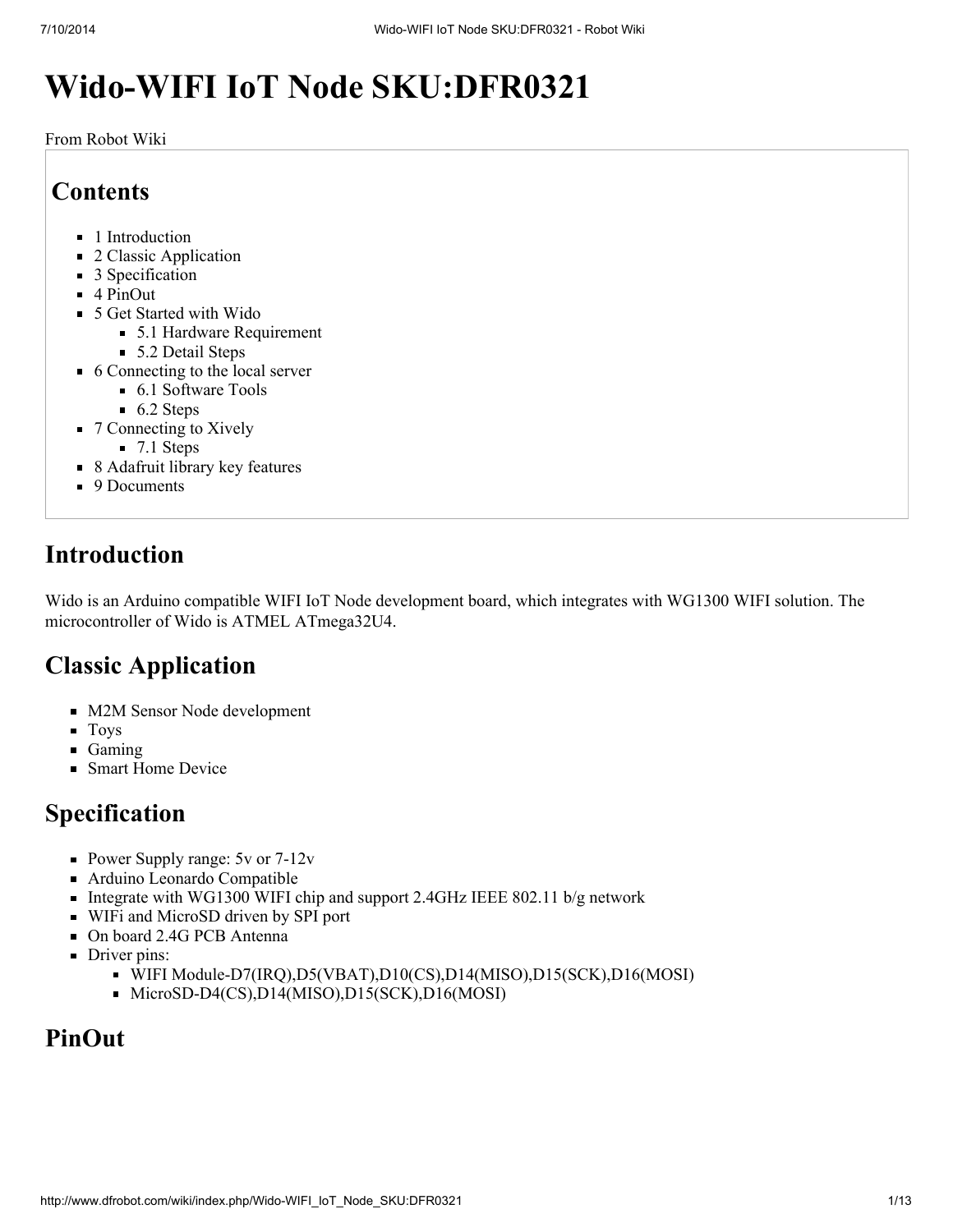

## <span id="page-1-0"></span>Get Started with Wido

First of all, we will bring you a step by step tutorial to lead finish the Wido router connection configuration and make it work as a TCP client connected to the local server.

#### <span id="page-1-1"></span>Hardware Requirement

- Wido 1unit
- MicroUSB Cable 1unit

#### <span id="page-1-2"></span>Detail Steps

1. Install the Arduino library [\(https://github.com/Lauren-ED209/Adafruit\\_CC3000\\_Library/archive/master.zip\)](https://github.com/Lauren-ED209/Adafruit_CC3000_Library/archive/master.zip) to your Arduino IDE. This library for Wido is forked from Adafruit. They've finished an awesome project for this CC3000 development. Based on this library, we updated the pin configuration and extended some application sample codes. For more details from Github [\(https://github.com/Lauren-ED209/Adafruit\\_CC3000\\_Library\)](https://github.com/Lauren-ED209/Adafruit_CC3000_Library)

2. Open the sample code, which is named buildtest.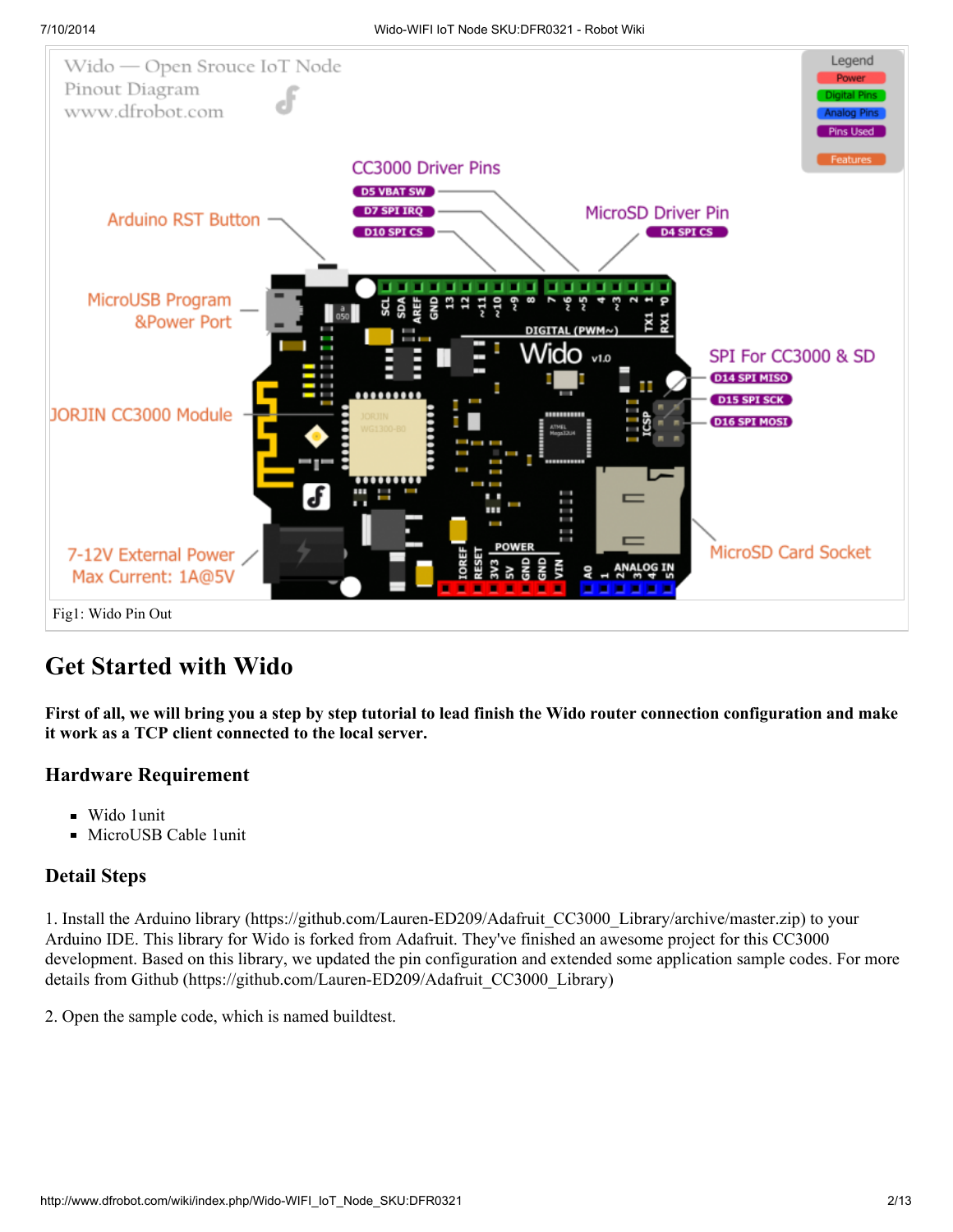

3. Upload the sample code to Wido and check the Serial monitor after programming.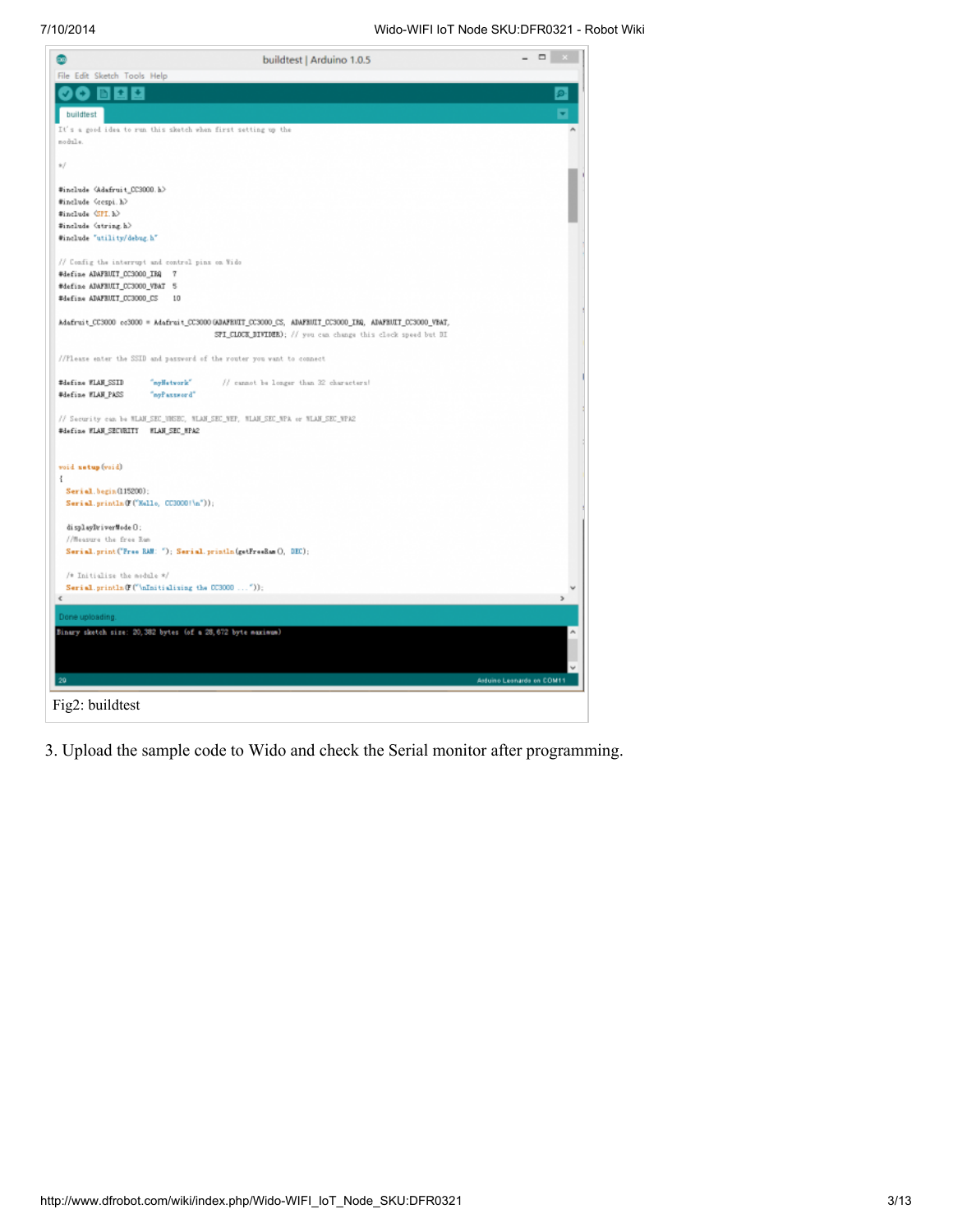| $\bullet$                                                     | COM11 |              |            | ٠             | $\Box$ x |
|---------------------------------------------------------------|-------|--------------|------------|---------------|----------|
|                                                               |       |              |            |               | Send     |
| Firmware V. : 1.28                                            |       |              |            |               | ۸        |
| MAC Address : 0x00 0x19 0x94 0x37 0xA3 0x9C                   |       |              |            |               |          |
| Networks found: 11                                            |       |              |            |               |          |
|                                                               |       |              |            |               |          |
| : DFRobot WIFI<br>SSID Hane<br><b>RSSI</b><br>$\therefore$ 59 |       |              |            |               |          |
|                                                               |       |              |            |               |          |
| Security Mode: 3                                              |       |              |            |               |          |
| SSID Hane : Qiniu7                                            |       |              |            |               |          |
| <b>RSST</b><br>$\cdot$ 53                                     |       |              |            |               |          |
| Security Mode: 3                                              |       |              |            |               |          |
|                                                               |       |              |            |               |          |
| SSID Hane<br>: Guest Hetwork                                  |       |              |            |               |          |
| <b>RSSI</b><br>$\therefore$ 59                                |       |              |            |               |          |
| Security Mode: 3                                              |       |              |            |               |          |
|                                                               |       |              |            |               |          |
| : Chinallet<br>SSID Hane                                      |       |              |            |               |          |
| <b>RSSI</b><br>: 36                                           |       |              |            |               |          |
| Security Mode: 0                                              |       |              |            |               |          |
| SSID Hane<br>: Qiniu2                                         |       |              |            |               |          |
| $\therefore$ 58<br><b>RSSI</b>                                |       |              |            |               |          |
| Security Mode: 2                                              |       |              |            |               |          |
|                                                               |       |              |            |               |          |
| SSID Hane<br>: Aegis                                          |       |              |            |               |          |
| <b>RSSI</b><br>$\therefore$ 43                                |       |              |            |               |          |
| Security Mode: 2                                              |       |              |            |               |          |
|                                                               |       |              |            |               |          |
| Mutoscroll                                                    |       | Both HL & CR | v.         | 115200 baud v |          |
|                                                               |       |              | that mire. |               | 加里布天圣组合  |
| Fig3: Scan the Routers                                        |       |              |            |               |          |

You will see the information printed including the MAC address and local router information detected by Wido.

4. Update the SSID and password configuration in your code!

```
?
1
//Please enter the SSID and password of the router you want to connect
2#define WLAN_SSID
3
#define WLAN_PASS "myPassword"
                        "myNetwork" // cannot be longer than 32 characters!
```
5. Then upload the sample sketch again. And after several seconds. You will see the effect, like the picture attached.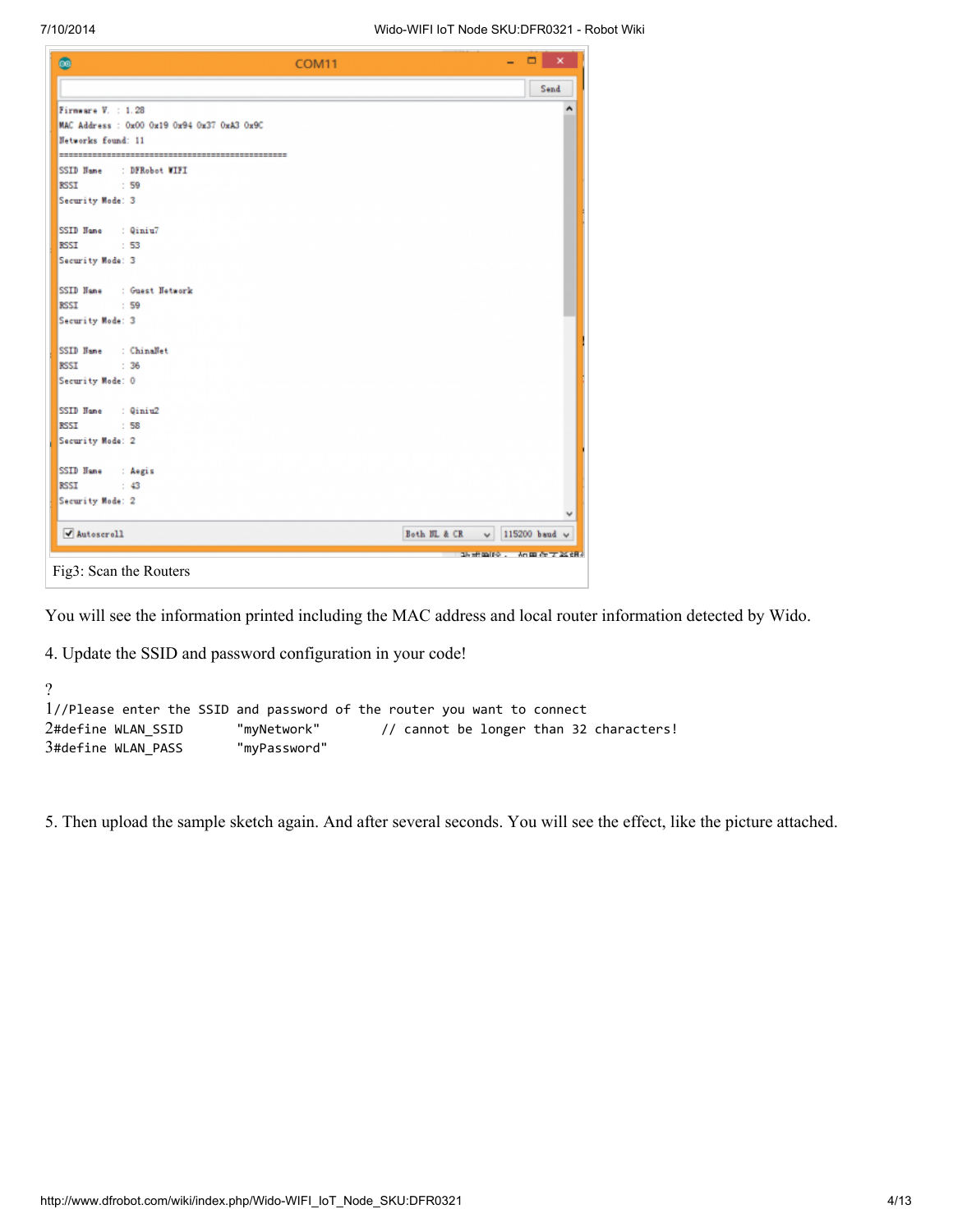| co COM16                          |               | $\Box$                |
|-----------------------------------|---------------|-----------------------|
|                                   |               | Send                  |
| <b>RSSI</b><br>: 29               |               |                       |
| Security Mode: 3                  |               |                       |
|                                   |               |                       |
| Deleting old connection profiles  |               |                       |
| Attempting to connect to pocketAP |               |                       |
| Connected!                        |               |                       |
| Request DHCP                      |               |                       |
| IP Addr: 192.168.1.4              |               |                       |
| Netmask: 255.255.255.0            |               |                       |
| Gateway: 192.168.1.1              |               |                       |
| DHCPsrv: 192.168.1.1              |               |                       |
| DNSserv: 192.168.1.1              |               |                       |
| cn. bing. com -> 202.89.233.101   |               | ≝                     |
| Pinging 202.89.233.1015 replies   |               |                       |
| Ping successful!                  |               |                       |
| Closing the connection            |               |                       |
| V Autoscroll                      | Both IIL & CR | $\bullet$ 115200 baud |

## <span id="page-4-0"></span>Connecting to the local server

#### <span id="page-4-1"></span>Software Tools

■ TCP Server Tool [\(https://github.com/Lauren-ED209/Wido-OpenSource-IOT-Node/raw/master/Tools/USR-TCP232-](https://github.com/Lauren-ED209/Wido-OpenSource-IOT-Node/raw/master/Tools/USR-TCP232-Test.exe) Test.exe), used to create a local TCP server from your PC

#### <span id="page-4-2"></span>**Steps**

1. Open the Tool above. Config the port number, and click listening to wait for the client connection.

| =Network data receive: | :NetSettings:                                     |
|------------------------|---------------------------------------------------|
|                        | (1) Protocol<br>TCP Server<br>$\overline{\nabla}$ |
|                        | (2) Local host IP<br>192.168.0.134                |
|                        | (3) Local host port<br>4000                       |
|                        | <b>O</b> Disconnect                               |
| Fig1: Open TCP Server  |                                                   |

2. Open the sketch named "Wido2LocalTcpServer", and config the TCP server address and port according to your tool setup.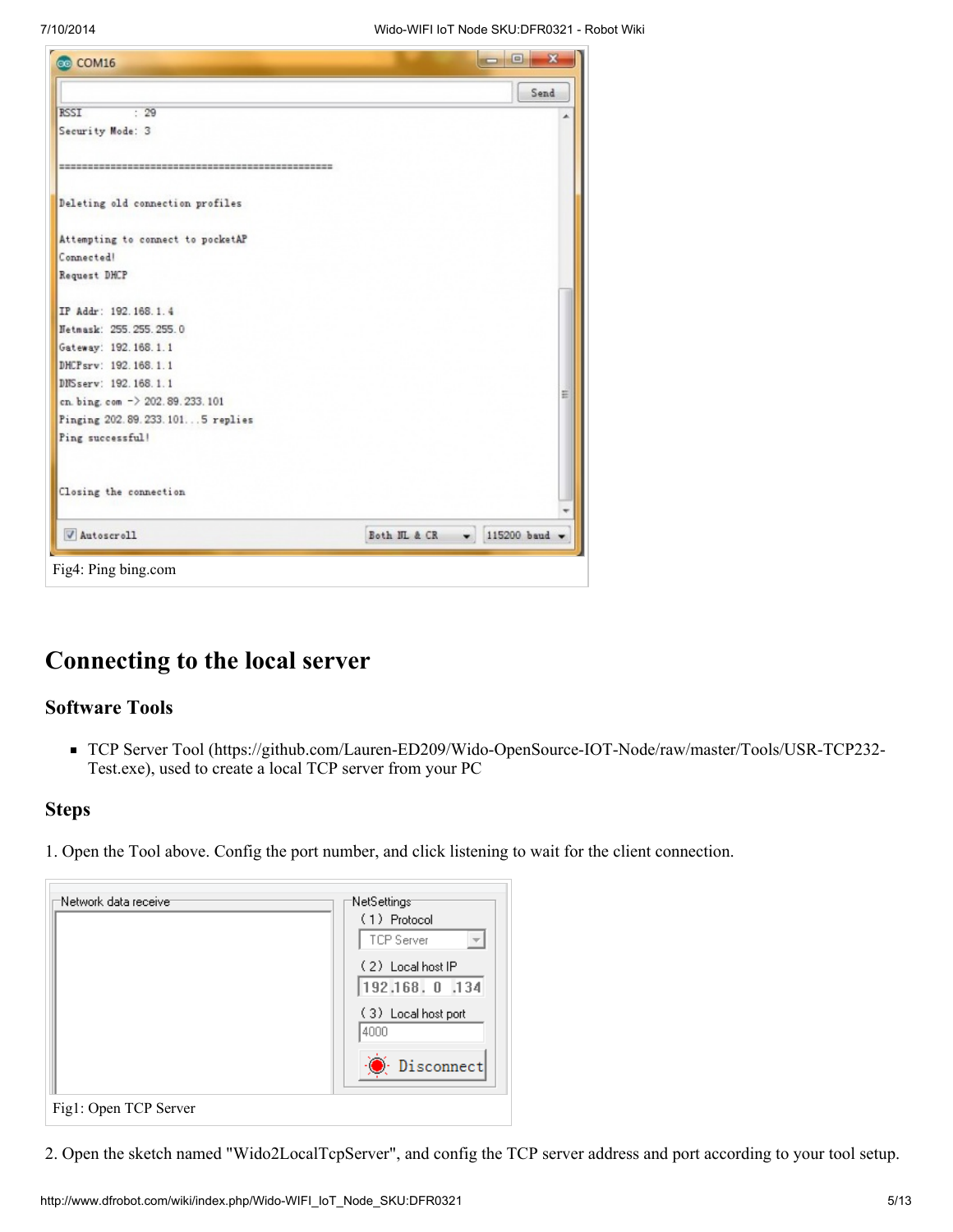```
?
1
/* Set the target ip address and connection port */
2
uint32_t ip = WiDo.IP2U32(192,168,0,134);
3
tcpClient = WiDo.connectTCP(ip, 9000);
```
Upload the full sample after TCP/Router configuration.

```
?
1
#include <Adafruit_CC3000.h>
2
#include <ccspi.h>
3
#include <SPI.h>
4
#include <string.h>
5
#include "utility/debug.h"
6
7
#define WiDo_IRQ 7
8
#define WiDo_VBAT 5
9
#define WiDo_CS 10
10
Adafruit_CC3000 WiDo = Adafruit_CC3000(WiDo_CS, WiDo_IRQ, WiDo_VBAT,
11
12
13#define WLAN SSID
14
#define WLAN_PASS "myPassword"
15
16
// Security can be WLAN_SEC_UNSEC, WLAN_SEC_WEP, WLAN_SEC_WPA or WLAN_SEC_WPA2
17
#define WLAN_SECURITY WLAN_SEC_WPA2
18
#define TIMEOUT_MS 1000
19
20
void setup(){
21
22
Serial.begin(115200);
23
/* Initialise the module */
24
Serial.println(F("\nInitialising the CC3000 ..."));
25
if (!WiDo.begin())
26
{
27
28
29
}
30
31
32
33
34
*/
35
36
Serial.println(F("Connecting Router/AP"));
37
if (!WiDo.connectToAP(WLAN_SSID, WLAN_PASS, WLAN_SECURITY)) {
38
39
40
}
41
42
Serial.println(F("Router/AP Connected!"));
43
44
/* Wait for DHCP to complete */
45
Serial.println(F("Request DHCP"));
46
while (!WiDo.checkDHCP())
47
{
48
49
}
50
}51
                                          SPI CLOCK DIVIDER); // you can change this clock speed
                          "myNetwork" // cannot be longer than 32 characters!
      Serial.println(F("Unable to initialise the CC3000! Check your wiring?"));
      while(1);
   /* NOTE: Secure connections are not available in 'Tiny' mode!
      By default connectToAP will retry indefinitely, however you can pass an
      optional maximum number of retries (greater than zero) as the fourth parameter.
     Serial.println(F("Failed!"));
     while(1);delay(100); // ToDo: Insert a DHCP timeout!
```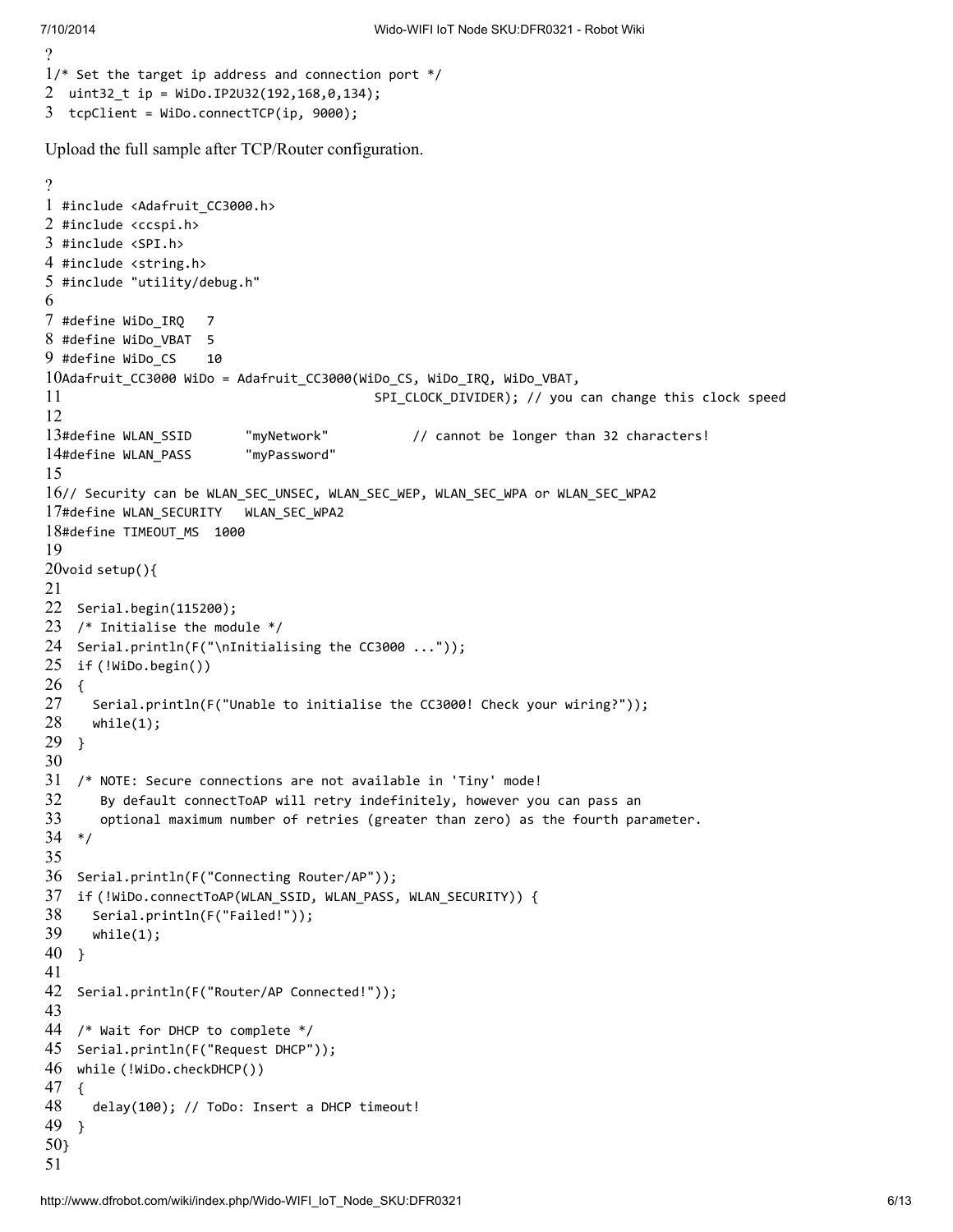```
52
void loop(){
53
54
static Adafruit_CC3000_Client tcpClient;
55
56
57
58
59
60
61
62
63
64
65
66
67
68
69
70
71
72
73
74
75
76
77
78
79
80
81
82
83
84
85
86
87
88
89
90
91
}
92
}
    static unsigned long heartRate = millis();
    if(!tcpClient.connected()){
      Serial.println("Try to connect the Local Server");
      tcpClient.close();
      /* Set the target ip address and connection port */
      uint32_t ip = WiDo.IP2U32(192,168,0,134);
      tcpClient = WiDo.connectTCP(ip, 4000);
      if(!tcpClient.connected()){
        Serial.println(F("Couldn't connect to server! Make sure TCP Test Tool is running on the server."));
        while(1);
      }
    }
    else if(millis() - heartRate > 1000){
      heartRate = millis(); // Update time stamp of the microcontroller system
      char clientString[30];
      sprintf(clientString, "%s%d%s", "Wido heartRate: ",heartRate/1000," s\r\n");
      Serial.println(clientString);
      tcpClient.fastrprintln(clientString);
    }
    /* Read data until either the connection is closed, or the timeout is reached. */
    unsigned long lastRead = millis();
    while (tcpClient.connected() && (millis() - lastRead < TIMEOUT_MS)) {
      while (tcpClient.available()) {
        char c = \text{tcpClient.read});
        Serial.print(c);
        lastRead = millis();
        // Disable sending message for a moment
        heartRate = millis();
      }
```
3. Open the serial monitor. After connecting the router, your Wido will start to upload data to the TCP server tool!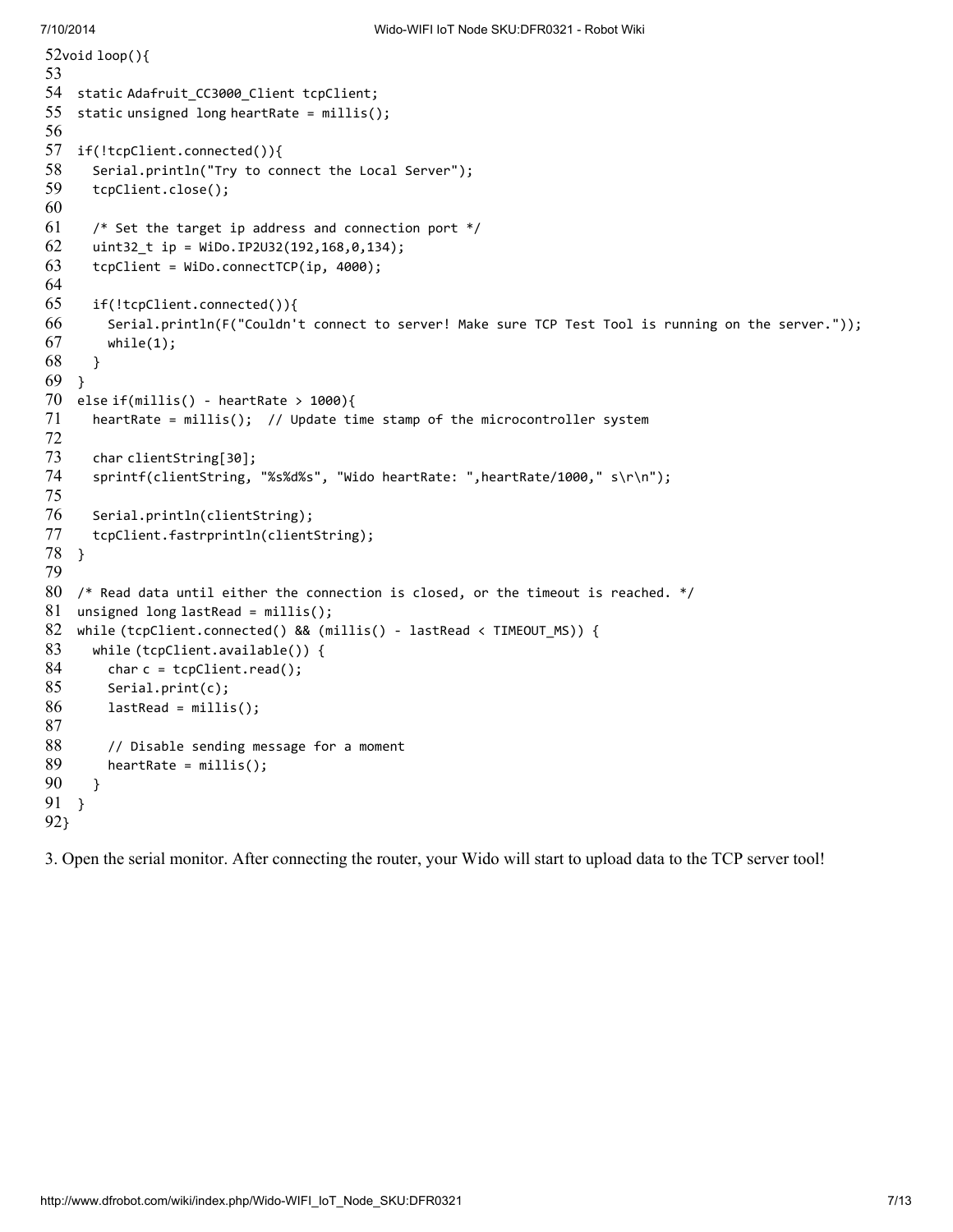

Finish the local server connection and communication now. You get the access to build a WIFI controlled robot with Wido or some local cloud service project. But it's not enough for most of WIFI application!

#### <span id="page-7-0"></span>Connecting to Xively

Xively (formerly Cosm) is a Platform as a Service that provides everything you need to simpify and accelerate the creation of compelling connected products and solutions. In this section, we will bring your sensor to the **cloud**.

#### <span id="page-7-1"></span>Steps

1. Create your own Xively account and login the develop page. Create the a new device. xively.com [\(https://xively.com/\)](https://xively.com/)



2. Click and enter your device.

http://www.dfrobot.com/wiki/index.php/Wido-WIFI\_IoT\_Node\_SKU:DFR0321 8/13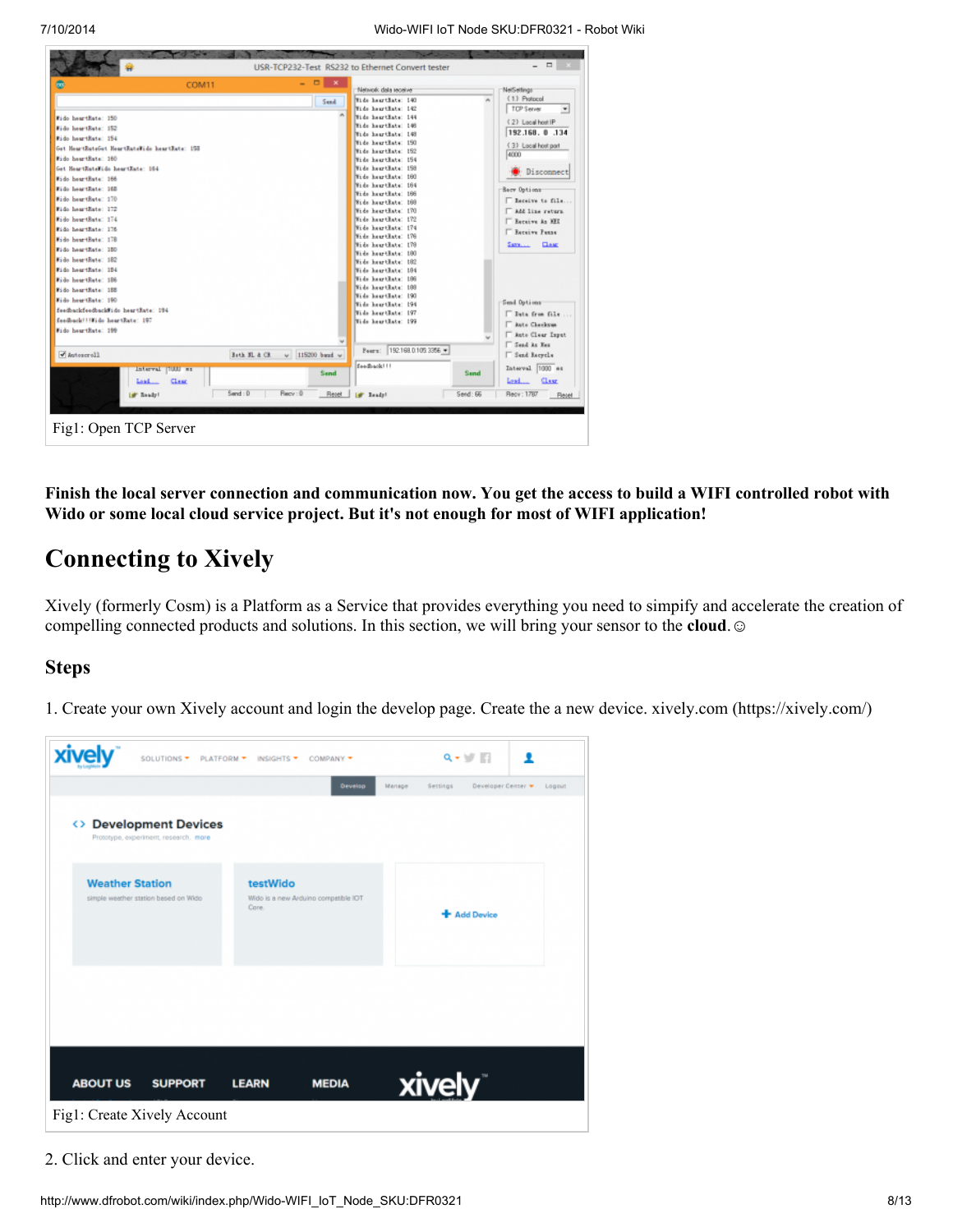7/10/2014 Wido-WIFI IoT Node SKU:DFR0321 - Robot Wiki

| testWido /                                                                                                                                                                                                                                                              |                                 | <sup>1</sup> Desctivate<br><b>Activated</b><br>at 30-07-2014 21:20:40                                                                         | Deploy >        |  |
|-------------------------------------------------------------------------------------------------------------------------------------------------------------------------------------------------------------------------------------------------------------------------|---------------------------------|-----------------------------------------------------------------------------------------------------------------------------------------------|-----------------|--|
| <b>Public Device</b><br>Product ID<br>axF4PQLRyam2ABOj0Dx1<br>784e6ec3712938a93fec59fb0a760094f66f83cc<br><b>Product Secret</b><br>Serial Number<br>XKWV37TPKTRZ<br><b>Activation Code</b><br>a51b7c7e0bedbbf88085b582812f110f9c39e8a2<br>Learn about the Develop stage |                                 | Feed ID<br>1802204668<br>Feed URL<br>https://xively.com/feeds/1802204668<br><b>API Endpoint</b><br>https://api.xively.com/v2/feeds/1802204668 |                 |  |
| Channels Last updated a minute ago                                                                                                                                                                                                                                      | $N$ Graphs                      | <b>Request Log</b>                                                                                                                            | <b>II</b> Pause |  |
| Temperature<br>20<br>27<br><b>Q</b> 5 minutes raw datapoints<br>Edit <i>B</i> Delete                                                                                                                                                                                    | 27<br>Last updated a minute ago | 200 GET feed<br><b>API Keys</b>                                                                                                               | 13:09:20 UTC    |  |
| + Add Channel                                                                                                                                                                                                                                                           |                                 | Auto-generated testWIDo device key for feed                                                                                                   |                 |  |
| Location                                                                                                                                                                                                                                                                |                                 | 1802204668<br>NmBwZaYtkCreW9oBL74VIxY93ONHsvNlpizj6QkIM8hCXwT<br>permissions READ, UPDATE, CREATE, DELETE<br>private accesss                  |                 |  |
| <b>Add location</b>                                                                                                                                                                                                                                                     |                                 | + Add Key                                                                                                                                     |                 |  |

3. Open the example code named "Wido2Xively" included in the Arduino library. Modify the info below in the sample code according to the device information from the step 2.

```
?
1
#define WEBSITE "api.xively.com"
2
#define API_key "Nm8vxZaYtkCreW9oBL74VIxY93ONHsvNlpizj6QkIM8hxxxx" // Check your API Key from device page
3
#define feedID "180220xxxx" // Check your feedID
```
The sample code:

```
?
1
2
3
4
5
6
7
8
9
10
11
12
13
/*
14
This example code is used to connect the Xively cloud service.
15
16
The device required is just:
17
18
1. LM35 low cost temperature sensor or any device you used to upload data
19
2. And Wido
20
21
*/22
23
   /***************************************************
    * This is an example for the DFRobot Wido - Wifi Integrated IoT lite sensor and control node
    *
    * Designed specifically to work with the DFRobot Wido products:
    *
    *
    * The main library is forked from Adafruit
    *
    * Written by Lauren
    * BSD license, all text above must be included in any redistribution
    *
    ****************************************************/
```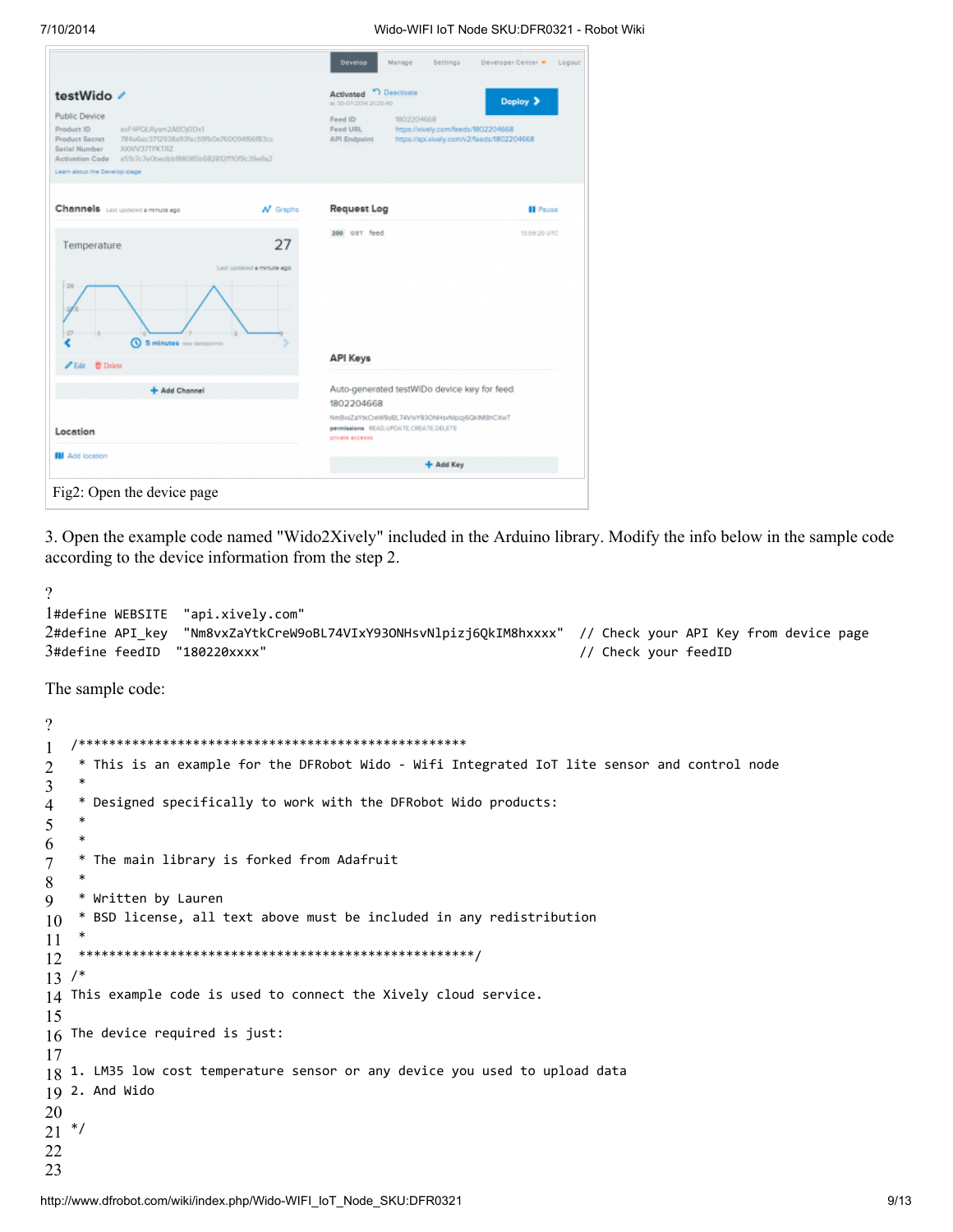```
24
#include <Adafruit_CC3000.h>
25
#include <ccspi.h>
26
#include <SPI.h>
27
28
#define Wido_IRQ 7
29
#define Wido_VBAT 5
30
#define Wido_CS 10
31
Adafruit_CC3000 Wido = Adafruit_CC3000(Wido_CS, Wido_IRQ, Wido_VBAT,
32
SPI_CLOCK_DIVIDER); // you can change this clock speed
33
34 #define WLAN SSID
35
#define WLAN_PASS "myPassword"
36
// Security can be WLAN_SEC_UNSEC, WLAN_SEC_WEP, WLAN_SEC_WPA or WLAN_SEC_WPA2
37
#define WLAN_SECURITY WLAN_SEC_WPA2
38
39
#define IDLE_TIMEOUT_MS 2000
40
#define TCP_TIMEOUT 3000
41
42
#define WEBSITE "api.xively.com"
43
#define API_key "Nm8vxZaYtkCreW9oBL74VIxY93ONHsvNlpizj6QkIM8hxxxx" // Update Your API Key
44
#define feedID "180220xxxx" // Update Your own feedID
45
46
void setup(){
47
48
49
50
51
52
53
54
55
56
57
58
59
60
61
62
63
64
65
66
67
68
69
70
71
72
73
74
75
76
77
78
79
80
81
82
}"myNetwork" // cannot be longer than 32 characters!
     Serial.begin(115200);
     Serial.println(F("Hello, CC3000!\n"));
     /* Initialise the module */
     Serial.println(F("\nInitialising the CC3000 ..."));
     if (!Wido.begin())
     {
      Serial.println(F("Unable to initialise the CC3000! Check your wiring?"));
      while(1);
     }
     /* Attempt to connect to an access point */
     char *ssid = WLAN SSD; /* Max 32 chars */Serial.print(F("\nAttempting to connect to "));
     Serial.println(ssid);
     /* NOTE: Secure connections are not available in 'Tiny' mode!
      By default connectToAP will retry indefinitely, however you can pass an
      optional maximum number of retries (greater than zero) as the fourth parameter.
      */
     if (!Wido.connectToAP(WLAN_SSID, WLAN_PASS, WLAN_SECURITY)) {
       Serial.println(F("Failed!"));
      while(1);
     }
     Serial.println(F("Connected!"));
     /* Wait for DHCP to complete */
     Serial.println(F("Request DHCP"));
     while (!Wido.checkDHCP())
     {
       delay(100); // ToDo: Insert a DHCP timeout!
     }
```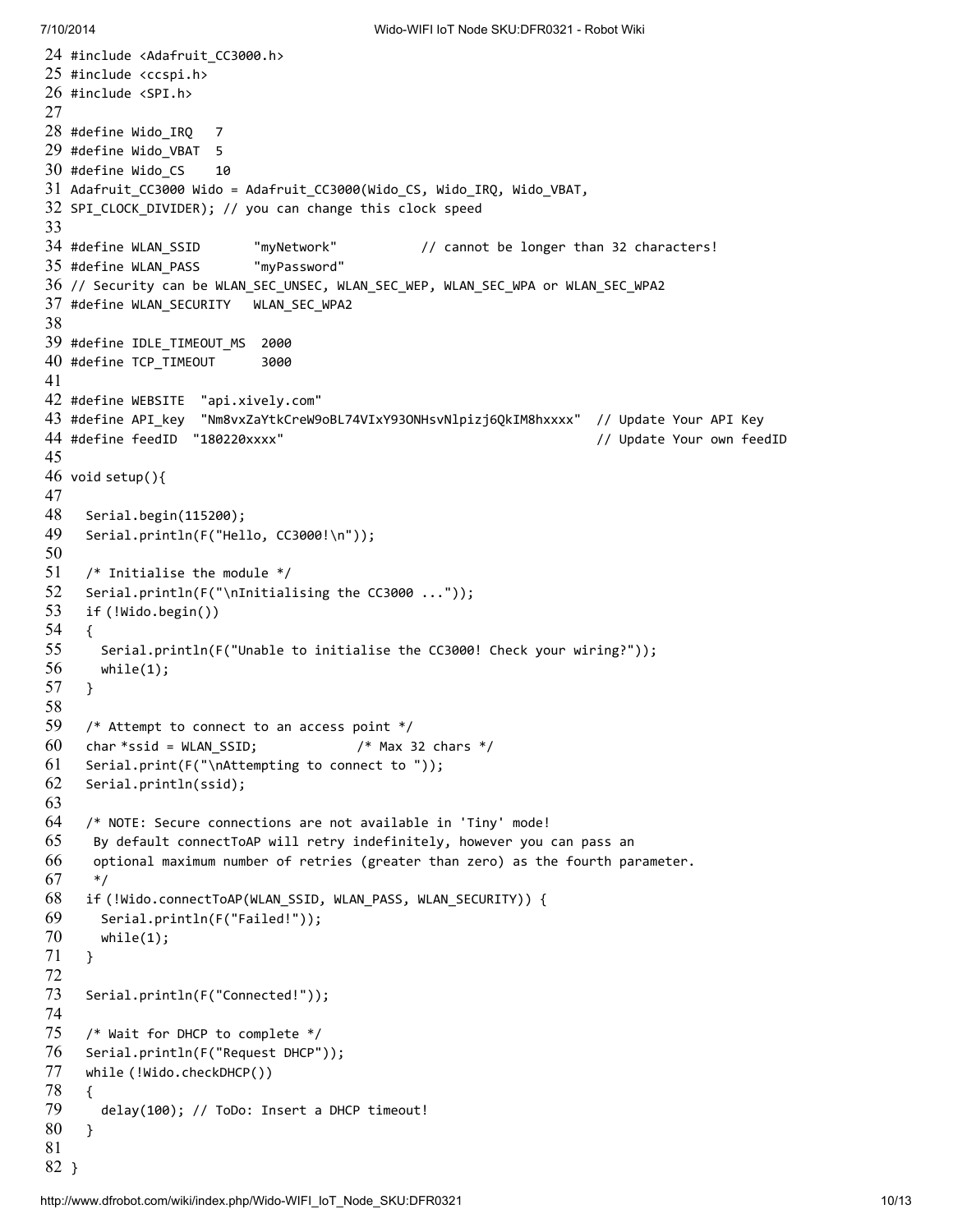```
83
84 uint32 t ip = 0;
85 float temp = 0;
86
87
void loop(){
88
89
90
91
92
93
94
95
96
97
98
99
100
101
102
103
104
105
}
106
107
// After building the connection with the service
108
// Post the sensor data to Xively
109
if(WidoClient.connected() && millis() - uploadtStamp > 2000){
110
111
112
113
114
115
116
117
118
119
120
121
122
123
124
125
126
127
128
129
130
131
132
133
134
135
136
137
138
139
140
141
                    // Store Xively ip address
                     // Store temporary sensor data for post
     static Adafruit_CC3000_Client WidoClient;
     static unsigned long RetryMillis = 0; // timer stamp for building the connection
     static unsigned long uploadtStamp = 0; // timer stamp for posting data to service
     static unsigned long sensortStamp = 0; // timer stamp for reading data to LM35
     // Apply for the connection with the cloud service
     if(!WidoClient.connected() && millis() - RetryMillis > TCP_TIMEOUT){
       // Update the time stamp
       RetryMillis = millis();
       Serial.println(F("Try to connect the cloud server"));
       //Get Xively IOT Server IP
       ip = Wido.ID2U32(216, 52, 233, 120);WidoClient = Wido.connectTCP(ip, 80);
       uploadtStamp = millis();
       // If the device is connected to the cloud server, upload the data every 2000ms.
       // Prepare JSON for Xively & get length
       int length = 0;// JSON beginning
       String data_start = "";
       data\_start = data\_start + "\n"+ "{\"version\":\"1.0.0\",\"datastreams\" : [ ";
       // JSON for temperature & humidity
       String data_temperature = "{\"id\" : \"Temperature\",\"current_value\" : \""
         + String(int(temp)) + "\"}]}";
       // Get length
       length = data_start.length() + data_temperature.length();
       Serial.println(F("Connected to Xively server."));
       // Send headers
       Serial.print(F("Sending headers"));
       WidoClient.fastrprint(F("PUT /v2/feeds/"));
       WidoClient.fastrprint(feedID);
       WidoClient.fastrprintln(F(".json HTTP/1.0"));
       Serial.print(F("."));
       WidoClient.fastrprintln(F("Host: api.xively.com"));
       Serial.print(F("."));
       WidoClient.fastrprint(F("X-ApiKey: "));
       WidoClient.fastrprintln(API key);
       Serial.print(F("."));
       WidoClient.fastrprint(F("Content-Length: "));
       WidoClient.println(length);
       Serial.print(F("."));
       WidoClient.fastrprint(F("Connection: close"));
```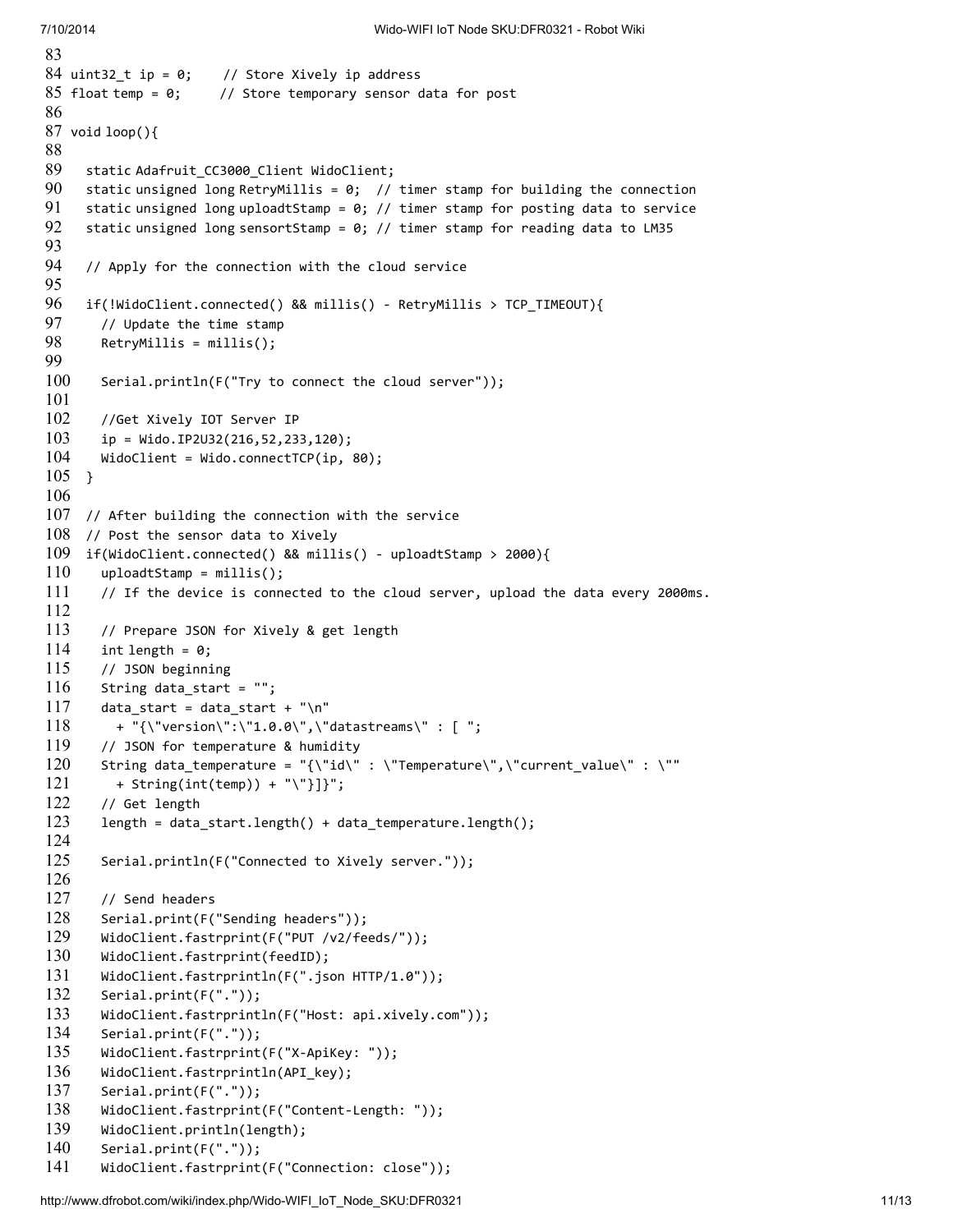```
142
143
144
145
146
147
148
149
150
151
152
153
154
155
156
157
158
159
160
161
162
163
164
165
166
}
167
168
//Realtime update the latest sensor data from LM35 once per 100ms and convert the unit (degree)
169
if(millis() - sensortStamp > 100){
170
171
172
173
174
175
176
177
}
178
179
}
       Serial.println(F(" done."));
       // Send data
       Serial.print(F("Sending data"));
       WidoClient.fastrprintln(F(""));
       WidoClient.print(data_start);
       Serial.print(F("."));
       WidoClient.print(data_temperature);
       Serial.print(F("."));
       WidoClient.fastrprintln(F(""));
       Serial.println(F(" done."));
       /* Get the http page info
       Serial.println(F("Reading answer..."));
       while (WidoClient.connected()) {
         while (WidoClient.available()) {
           char c = WidoClient.read();
           Serial.print(c);
         }
       }
       */
       delay(1000); // Wait for 1s to finish posting the data stream
       WidoClient.close(); // Close the service connection
       RetryMillis = millis(); // Reset the timer stamp for applying the connection with the service
       sensortStamp = millis();
       // read the LM35 sensor value and convert to the degrees every 100ms.
       int reading = analogRead(0);temp = reading *0.0048828125*100;
       Serial.print(F("Real Time Temp: "));
       Serial.println(temp);
```
4. Then Wido will upload the sensor data to the cloud once every 2s. You could check the Request Log and the Channel info from the device page now.

## <span id="page-11-0"></span>Adafruit library key features

The Adafruit library for CC3000 is really good and extending lots of feature for the WG1300. This library is also modified based on the TI smartlink solution.

Here're some simple introduction for the functions commonly used!

1. Trick for saving the programming space. The ATmega32U4 programming space is limited. So call the feature is really useful for your program.

?

1#define CC3000\_TINY\_DRIVER

The code above will launch the tiny driver function.